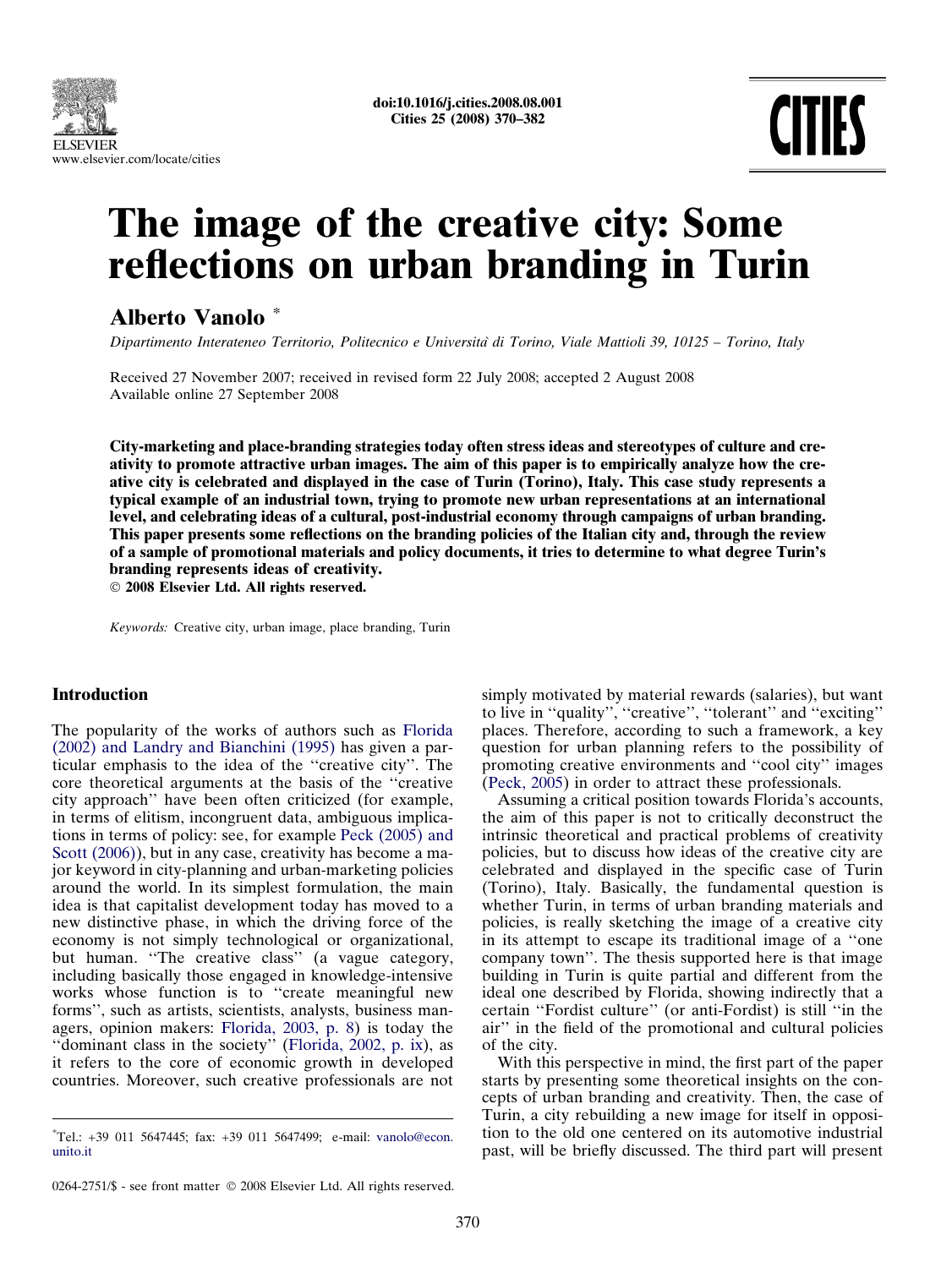some results from an empirical analysis carried out on promotional materials. Finally, some reflections will emphasize the partial nature of image building in the framework of creativity in Turin.

#### Urban branding and creativity

Despite the great number of different approaches involved in the study of the image of a city, which may range from environmental psychology to semantics, or from urban design to geography, an obvious common ground is the fact that the concept must be understood metaphorically. The image of a city, in the sense of the general meaning and idea of a place, is formed not only by visual images, but also by many other elements. Contributions to the study of urban images (and of the sense of place in general) highlight aspects relating to the symbols embodied in the material components of the city (roads, monuments, and buildings) as well as to many immaterial components such as the habits, routines, institutions, and organizations regulating the life of the inhabitants, and in addition to discourses about the city, stereotypes concerning the attitudes of the inhabitants, and descriptions from tourist guides, movies, slogans, and localmarketing campaigns (see among others [Shields \(1991\)](#page--1-0)). This symbolic construction of the image of the city is usually analyzed from two different perspectives: the internal image, that perceived and reproduced by the local actors of the city (those identifying their geographical identities with that particular place: [Lalli \(1992\)](#page--1-0)), and the external image, the perception and representation of the city by (and for) people and organizations more or less extraneous to local life and symbols. External ones are often particularly vague, abstract, and simplistic; for example, it is common to associate positive and negative values with unexplored or unfamiliar cities. Such images are important because they make it possible for us to organize information, formulate generalizations and expectations, and guide our actions ([Shields, 1991; Entri](#page--1-0)[kin, 1990\)](#page--1-0) such as the choices made by tourists and investors. This is basically the reason behind the recent interest of many cities in branding [\(Kavaratzis and Ashworth,](#page--1-0) [2005](#page--1-0)): the construction of positive and charming images is a fundamental tool for attracting global flows of tourism and investments to promote local development ([Gold and](#page--1-0) [Ward, 1994\)](#page--1-0). [Florida \(2002\)](#page--1-0), who has affirmed that the creative class is attracted by cool cities (more on this later), fits implicitly into this theoretical framework. Of course, building up a competitive creative economy does not only mean attracting creative flows (firstly, creative professionals are certainly not a class unto themselves because of the lack of internal coherence), but it certainly implies the creation and representation of environments perceived as suitable for creative industries, both by city users and external actors.

Such considerations are important for post-industrial cities: one of their challenges is for example to make places attractive to specific target audiences, such as artistic communities, with their preference for vibrant artistic networks, a climate of support for arts, and a good and affordable quality of life [\(Gertler, 2004](#page--1-0)). This implies the celebration of ''new'' post-Fordist urban identities, economies, life-styles, forms of work and consumption [\(Scott, 2000; Kneale and Dwyer, 2008\)](#page--1-0). In line with this argument, one of Florida's key argument is that the advanced capitalist world is living a revolution (equal in impact to the transformations of the 19th century) leading to a ''new economy'' characterized less by its dependence on labour input and raw materials, instead posing centrality on human creativity, intended as the capability to generate new solutions and ideas (concerning different definitions of creativity see, for example, [Santagata \(2005\)](#page--1-0)). Such an idea is not new, as testified by widely diffused social and economic literature concerning the centrality of human capital in urban growth (for example, in terms of educated and skilled workforce: [Glaeser \(2004\)](#page--1-0)). But, at the same time, the idea that particular ''bohemian'' and ''creative'' communities are the driving force in the new economy is arguable and simplistic, as testified by a number of statistical analyses [\(Glaeser, 2004; Peck, 2005](#page--1-0)). Moreover, Florida's ''creative city'' policies, aimed basically at the construction of desirable environments for the ''creative class'' and the display of ''creative images'' of the city, often resolves in banal elitist selective policies, including real estate speculative development, gentrification, the enhancement of specific neighborhoods, for example through landmarks designed by famous architectural stars ([Peck, 2005\)](#page--1-0). But what exactly does attracting the ''creatives'' mean? In terms of promotional policies and urban branding, it may be considered as a set of practices of selective ''story telling'' [\(Sandercock, 2003](#page--1-0)) aimed at trying to manage what sort of understanding and impression potential visitors, investors or even inhabitants might get. Of course, branding is not constructing tabula rasa narratives; rather, it epitomizes a long articulation and framing process that must have a certain basis in the local identity and debates. Patently fake urban brands are destined to low credibility; the branding process must create evocative narratives with a strong spatial referent. One of the main arguments in this paper, concerning the case of Turin, is that a rooted industrial identity biases the development ''new economy'' and ''creative'' visions of the city: for example, how is it possible to talk about Turin without making reference to manufacturing specialization? Urban branding policies that do not take account of strong identity referents (the automobile industry, in the case of Turin) imply specific political perspectives and issues of credibility. They involve, for example, questions of rights: who has the prerogative to define urban identities, and who ''lives the brand''? What are the political consequences of building up the image of a ''creative city''? This is particularly important considering that brands can operate as a ''legitimate vocabulary'' for justifying specific urban policies, for example, in the case of creativity, in order to justify the transformation and gentrification of particular areas in order to attract the ''creatives'' [\(Peck, 2005](#page--1-0)).

Secondly, one problem is that it is not easy to detect what kind of urban images may be attractive and sustainable, especially considering the variability of fashions and stereotypes. For example during the 1990s, urban policymakers commonly believed that global flows were attracted towards places associated with high technology.